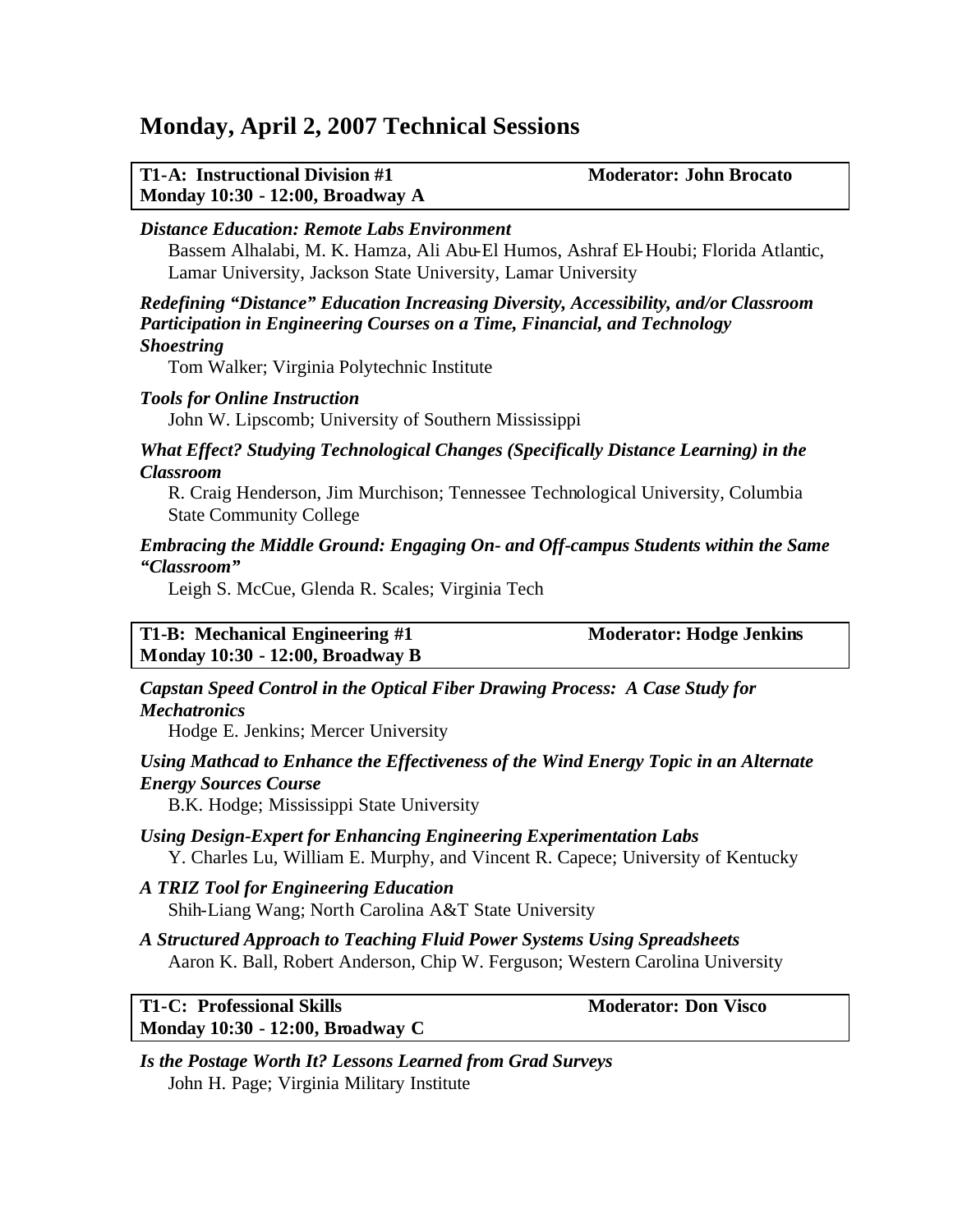- *Advising the Advisor: Professional Development of Junior Faculty* Dirk Schaefer; Georgia Institute of Technology-Savannah
- *Ethics Across Electrical and Computer Engineering Curriculum* Roobik Gharabagi, Kyle Mitchell; Saint Louis University
- *Project Management Skills: A Study of Student's Prior Knowledge* Meghan Gloyd, Marie C. Paretti, Christine Bala Burgoyne; Virginia Tech
- *Adult Learners and the Challenges Facing Educators* Keith Plemmons; The Citadel\*\*\*

| T1-D: Administrative Division #1       | <b>Moderator: Ken Brannan</b> |
|----------------------------------------|-------------------------------|
| <b>Monday 10:30 - 12:00, Louis XVI</b> |                               |

*A Model for Dual-Level Accreditation of Engineering Programs* M.R. Wilhelm and J.P. Mohsen; University of Louisville

## *Increasing the Numbers of Science, Technology, Engineering and Math Students by Recruiting Students Into Graphic Communication System and Technology Studies* Elinor Foster-Blackwell, Sonya Draper, Cynthia Gillispie-Johnson, and Alex Uzokwe;

North Carolina Agricultural & Technical State University

#### *Established Customs: Changing Roles in Departmental Culture and Impact on New Faculty*

Adrienne R. Minerick and Judy Schneider; Mississippi State University

#### *A National Model for Engineering Mathematics Education* N. Klingbeil, R. Mercer, K. Rattan, M. Raymer, and D. Reynolds; Wright State University

#### *The Development of Social Capital in Engineering Education to Improve Student Retention*

Shaundra Bryant Daily / Wanda Eugene / Anderson D. Prewitt; Massachusetts Institute of Technology / Auburn University / University of Florida

| <b>T2-A: Instructional Division #2</b> | <b>Moderator: Chris Emplaincourt</b> |
|----------------------------------------|--------------------------------------|
| Monday $1:45 - 3:30$ , Broadway A      |                                      |

*The First Year Engineering Program at the University of Southern Indiana* Laura A. Ruhala, Richard J. Ruhala, Eric P. Sprouls; University of Southern Indiana

*A Five-Year Engineering Program at the University of Southern Indiana* Laura A. Ruhala, Richard J. Ruhala, Eric P. Sprouls; University of Southern Indiana

#### *Engineering and Golf: A Professional Development Partnership between Mississippi State University's Center for Engineering Student Excellence and Professional Golf Management Program*

Tommy Stevenson, Alexis Power, Kelly Agee; Mississippi State University

#### *Lessons Learned from a Single Gender Outreach Program* Paul Palazolo, Stephanie Ivey; University of Memphis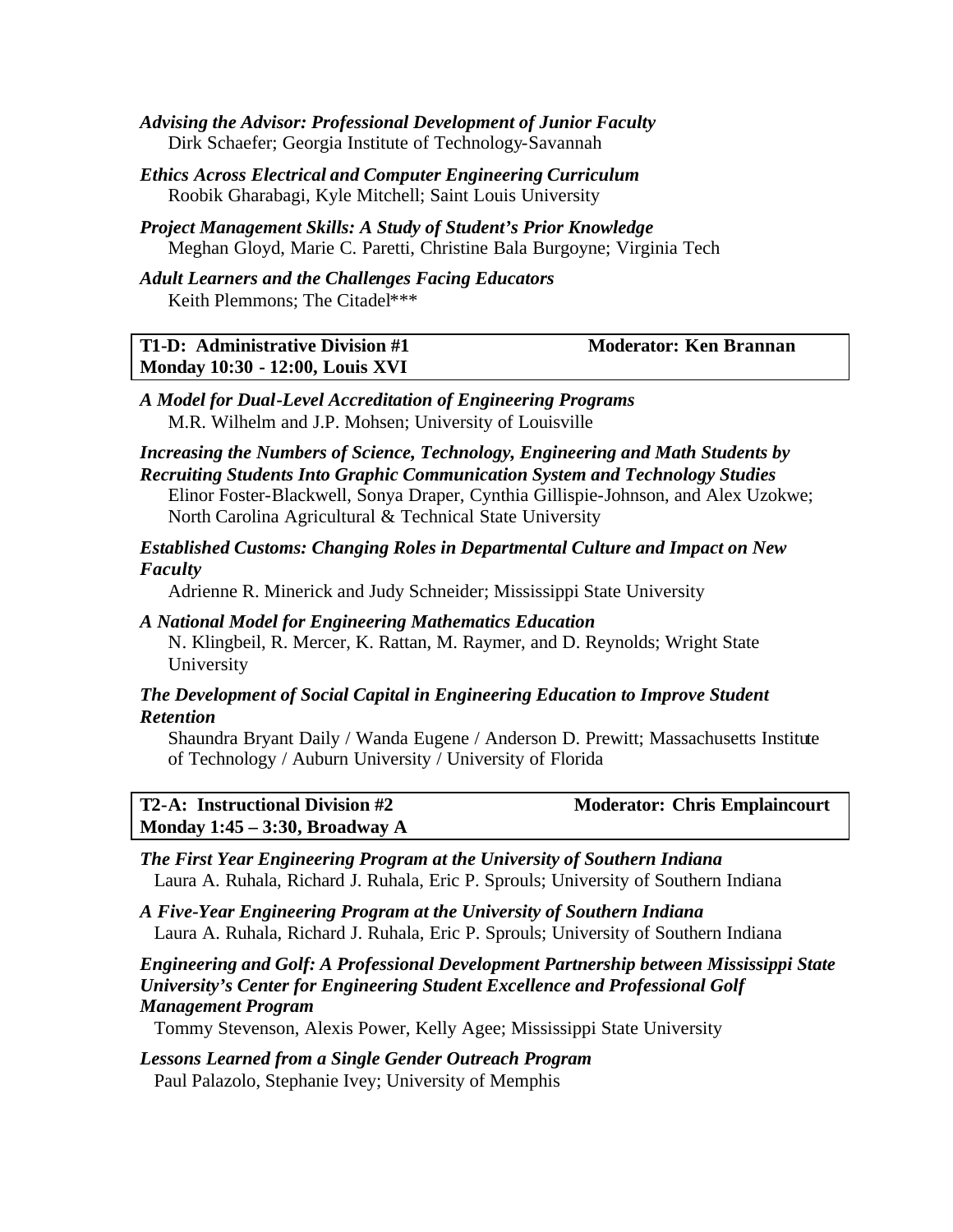#### *An Initial Assessment of the Effectiveness of the Enhancing Assess and Fostering Science, Technology, Engineering and Math (STEM) NSF Summer Workshop Program*

Paul Lam, Julie Zhao, Dennis Doverspike, Jiang Zhe, Craig Menzemer; The University of Akron

#### *Enhance "Book Learning" with Facebook*

Veronica Addison, Wally Peters; University of South Carolina

| <b>T2-B:</b> Civil Engineering $#1$ | <b>Moderator: Shane Palmquist</b> |
|-------------------------------------|-----------------------------------|
| Monday $1:45 - 3:30$ , Broadway B   |                                   |

#### *Integrating Learning Outcomes Throughout the Civil Engineering Curriculum to Meet Site Engineering Prerequisite Needs*

Thomas R. Dion and Kevin C. Bower, The Citadel

*Project-Based Learning: Developing Ductile Concrete* Shane M. Palmquist, Western Kentucky University

*An Analogy Tool to Visualize Bending-Moment Diagrams* Gustavo O. Maldonado, Gustavo J. Molina; Georgia Southern University

#### *Implementing a Problem Based Multidisciplinary Civil Engineering Design Capstone: Evolution, Assessment, and Lessons Learned with Industry Partners*

Scott A. Yost and Derek R. Lane; University of Kentucky

#### *Adaptation of Groundwater Physical Models and Activities for Enhanced Student Learning*

Amy B. Chan-Hilton; Florida State University

## *Sequential Course Outcome Linkage: A New Look at the Structural Engineering Curriculum of a Civil Engineering Program*

Timothy W. Mays, Kevin C. Bower, and William J. Davis; The Citadel

**T2-C: Administrative Division #2 Moderator: Ed Hajduk Monday 1:45 – 3:30, Broadway C**

#### *Use of Indicator Courses in Program Outcomes Assessment* Timothy A. Wilson; Embry-Riddle Aeronautical University

*ABET EC 2000: How Has it Changed? Has It Accomplished What Was Intended?* Claire L. McCullough, University of Tennessee at Chattanooga

*SACS, QEP, and Hindsight* Shelton Houston; University of Southern Mississippi

#### *The ABET Feedback Cycle Realized Through the Use of Cooperative Education in Curricular Reform*

Bryan Dansberry, Kettil Cedercreutz, and Cheryl Cates ; University of Cincinnati \*\*\*

#### *Incorporating Leadership into the Engineering Technology Classroom Through Cooperative Learning: Theories Used and Lessons Learned*

William L. McDaniel, Chip W. Ferguson, and Aaron K. Ball; Western Carolina University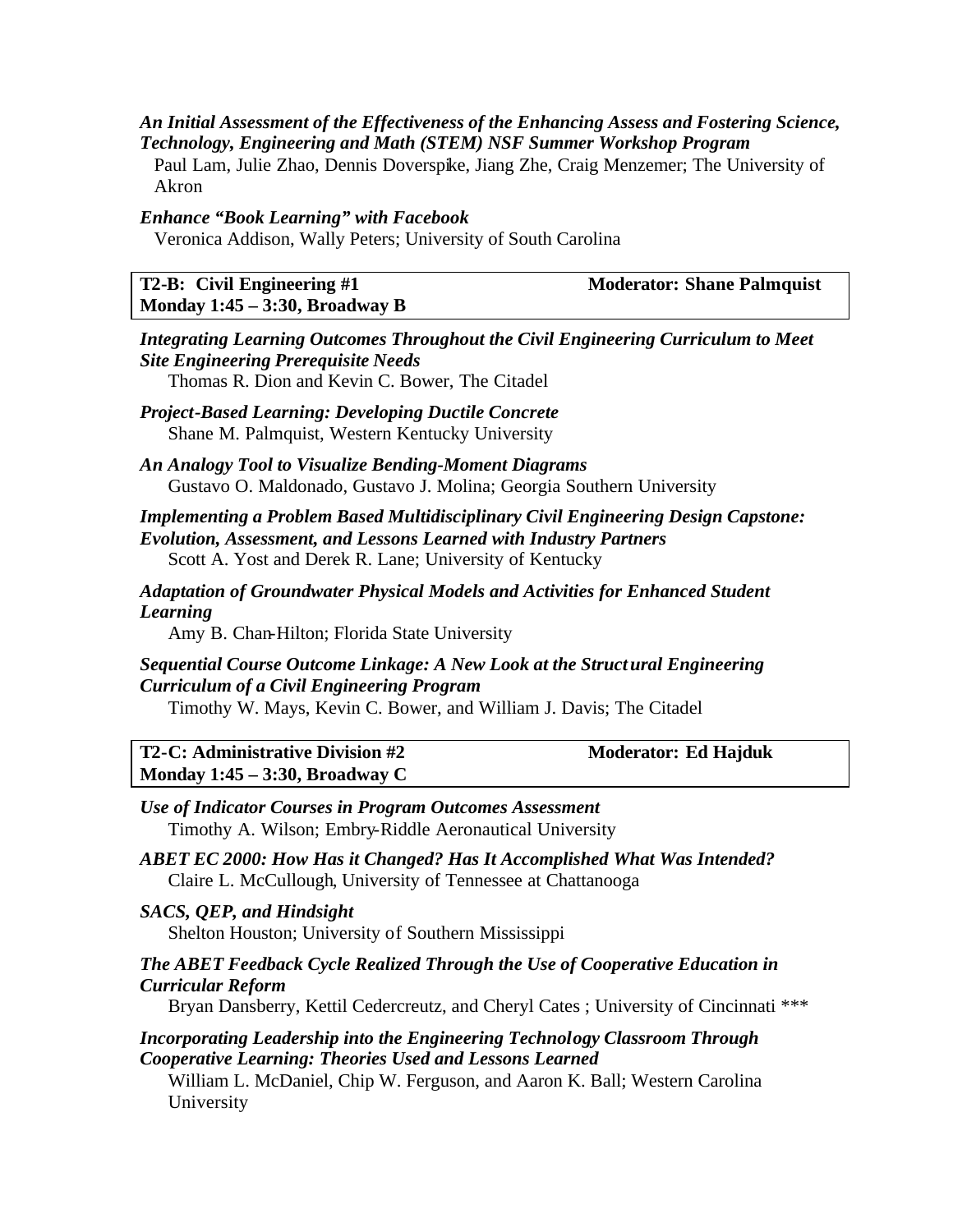#### *The Satellite Design Course AENG 468 at Tuskegee University as an Example to Implement ABET EC 2000*

A. K. Mazher; Tuskegee University

**T2-D: Computer Engineering & Technology #1 Moderator: Tyson Hall Monday 1:45 – 3:30, Louis XVI**

*On Line Assignment and Laboratory System for Digital Logic Timing Diagrams* Daniel Kohn; North Carolina Agricultural and Technical State University

*Answering the Calls to Improve Communication* Nancy Bearden Howell; University of Southern Mississippi

*Analysis of Student Performance in Programming Subjects of an In-house Exit Exam*

Masoud Naghedolfeizi, Singli Garcia-Otera, Nabil Yousif; Fort Valley State University

*A Project Based Approach for Teaching System Analysis, Design, and Implementation Courses*

Nabil A. Yousif, Masoud Naghedolfeizi; Fort Valley State University

- *Teaching Computer Architecture with FPGA Soft Processors* Andrew Strelzoff; University of Southern Mississippi
- *Processor Performance Profiles for RFID Sensor Data Fusion* Andrew Strelzoff; University of Southern Mississippi

**T3-A: Instructional Division #3 Moderator: Hodge Jenkins Monday 3:45 – 5:30, Broadway A**

*Enhancing the Teaching of the Fluid Mechanics Laboratory and Preparation for New and Continuing Teaching Assistants*

Rolando Bravo, Lizette R. Chevalier, Southern Illinois University

*Investigations Concerning Pedagogical Strategies Promoting Engineering Students' Ability to Solve Open-ended Problems*

Christian Hipp, Veronica Addison; University of South Carolina

*Technical Writing for Engineering Students: Using Tenets of the National Writing Project for Effective Writing Instruction*

Kelly Aggee; Mississippi State University

*What Happened to This Course?* Jerry Newman, Tom Banning; University of Memphis

#### *The Impact of Engineering Design Projects on Student Understanding of Engineering's Societal Impact*

Cecelia Wigal; University of Tennessee at Chattanooga

*An Innovative Student Engagement Project: Lessons Learned from a Log Cabin* William L. McDaniel, George D. Ford; Western Carolina University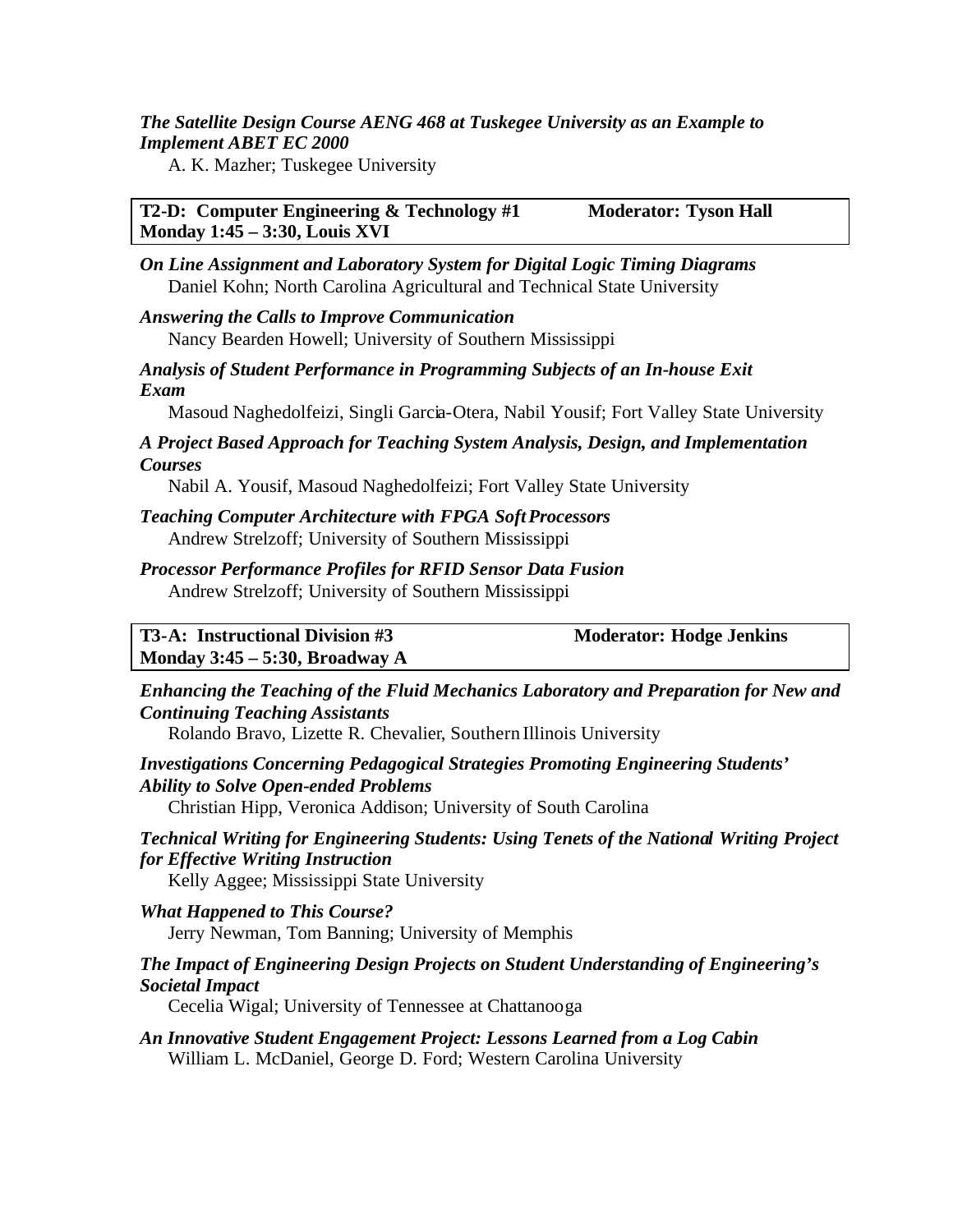#### *A Study on the Use of Knowledge Representation for Teaching Engineering Problem Solving*

Gustavo J. Molina; Georgia Southern University

#### *Teaching Heat Transfer Concepts using Thermal Imaging Techniques* Masoud Naghedolfeizi, Sanjeev Arora, Ugur Tanriver; Fort Valley State University \*\*\*

#### *An Engineering Capstone Design Course Taught in a Collaborative University/High School Setting*

Mary Kasarda, Brenda Brand, and Eugene Brown; Virginia Tech

*Animation Software for Vibrations Courses* Glenn Kraige, Saurabh Bisht; Virginia Polytechnic Institute and State University

*Introduction of Dynamics Laboratory in MET Program* Aniruddha Mitra; Georgia Southern University

#### *Evaluation of Bessel Functions Using a Computer Program* P.S. Yeh; Jacksonville State University

#### **T3-C: Administrative Division #3 Moderator: Dennis Fallon Monday 3:45 – 5:30, Broadway C**

#### *Global Engineering Education Opportunities: A Survey of Selected ASEE SE Universities*

Allen Greenwood, Mary C. Emplaincourt, and Tiffany Lampkin; Mississippi State University

#### *International versus US Student Enrollment into Graduate Programs in Computer Science*

Sravanthi Munagala, Sumanth Yenduri, Louise A. Perkins, and Franaz Zand; University of Southern Mississippi

#### *Gateway into First-Year STEM Curricula: A Community College/University Collaboration Promoting Retention and Articulation*

M. Wheatly, N. Klingbeil / B. Jang, G. Sehi, and R. Jones; Wright State University / Sinclair Community College \*\*\*

### *A Regression Model to Predict the Graduation Rates*

Neslihan Alp and Ronald Bailey; University of Tennessee at Chattanooga \*\*\*

# *High School Engagement Activity: The Iron Egg Launch Design Competition*

Jo Alice Pierce, Russell A. Aubrey, R.L. Alan Jordan. Dennis O. Owen, and David L. Riegle; Purdue University

#### *University of Louisville Nanotechnology Fellows Symposium: Extending Engineering Excitement to High School Educators*

Joseph H. Lake, Kevin Walsh, Bruce W. Alphenaar, Mark M. Crain, Robert S. Keynton, Robert W. Cohn, and Michael D. Martin; University of Louisville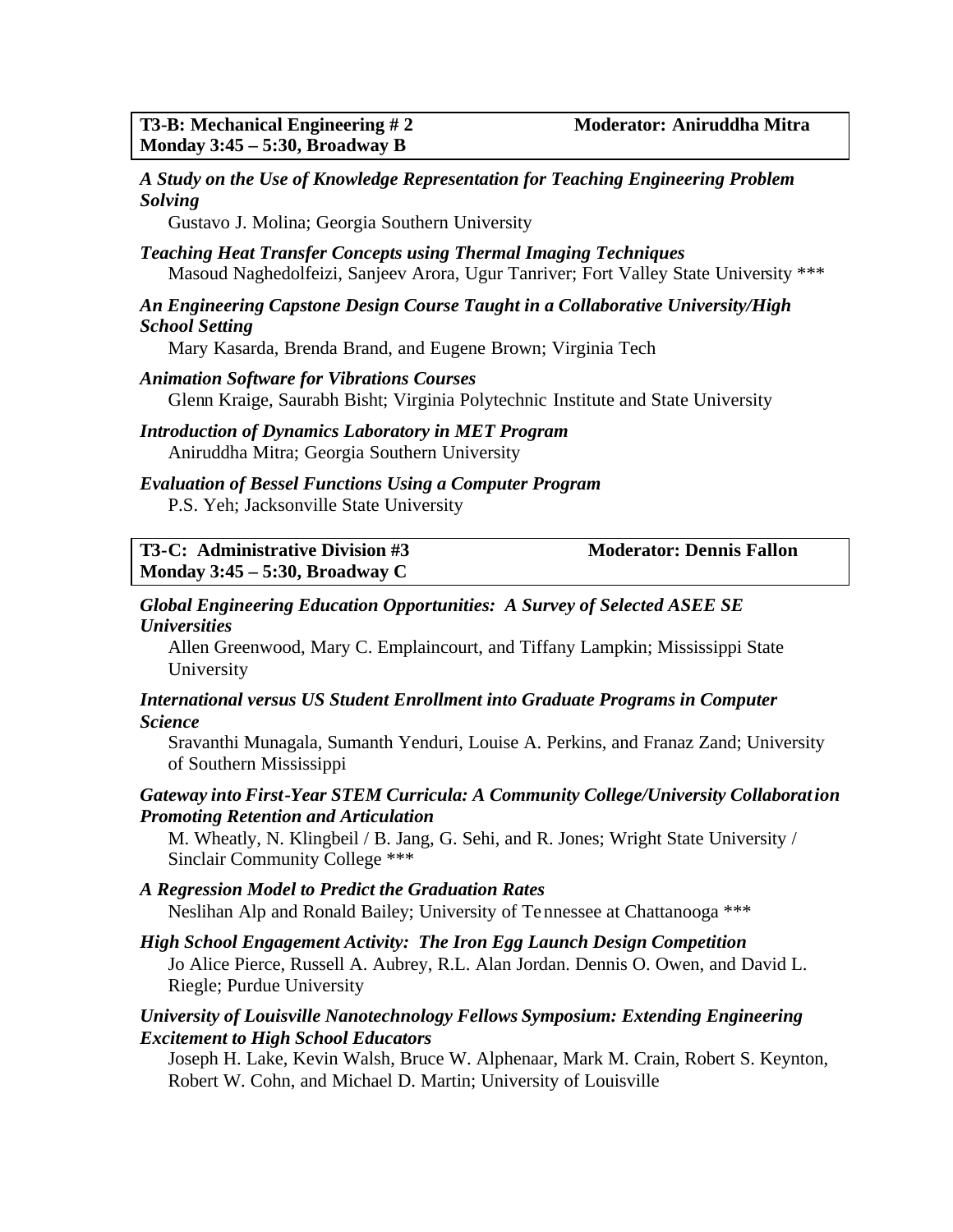*Graduate Student Mentors in REU Sites* Cesar D. Guerrero, Miguel A. Labrador, Rafael A. Perez; University of South Florida

#### *Fostering Research in Aerospace and Mechanical Engineering Undergraduate Curricula*

Viatcheslav Naoumov, Masood Parang; University of Tennessee

- *Assessing Outcomes in a Communication-Intensive Course* Nancy Bearden Howell; University of Southern Mississippi
- *Undergraduate Research: Challenges, Rewards and Lessons Learned* Robert J. Barsanti, The Citadel
- *Engineering and Computer Science in Robotic Development* Cameron Carper; Arkansas Technological University
- *Research in Nine Weeks Can It Be Done?* S. Pardue, M. Abdelrahman; Tennessee Technological University \*\*\*

## **Tuesday, April 3, 2007 Technical Sessions**

| <b>T4-A: Instructional Division #4</b> |  |  |
|----------------------------------------|--|--|
| Tuesday 8:45 - 10:00, Broadway A       |  |  |

**Moderator: Ted Branoff** 

*Learning the Stiffness Method with FORTRAN, Excel and MathCAD* Peter W. Hoadley; Virginia Military Institute

*Using MathCAD Debugging Functions as a Teaching Tool* Kenneth P. Brannan, John A. Murden, The Citadel

*The Role of Computer Based Homework for Engineering Design Courses* Steven M. Click; Tennessee Technological University

## *Engineering Economy: Getting Personal*

Scott R. Schultz; Mercer University

**T4-B: Civil Engineering #2 Moderator: Paul Palazolo Tuesday 8:45 - 10:00, Broadway B**

*Improving the Senior Level Hydraulic Engineering Design Course (CE 474) By Means of Computer Assisted Instruction*

Rolando Bravo; Southern Illinois University

*Constructing and Teaching a New Asphalt Laboratory for the Engineering Department at the University of Tennessee at Martin* Mohammad Obadat; The University of Tennessee at Martin

*Implementing Field Work in Teaching Transportation Engineering Course*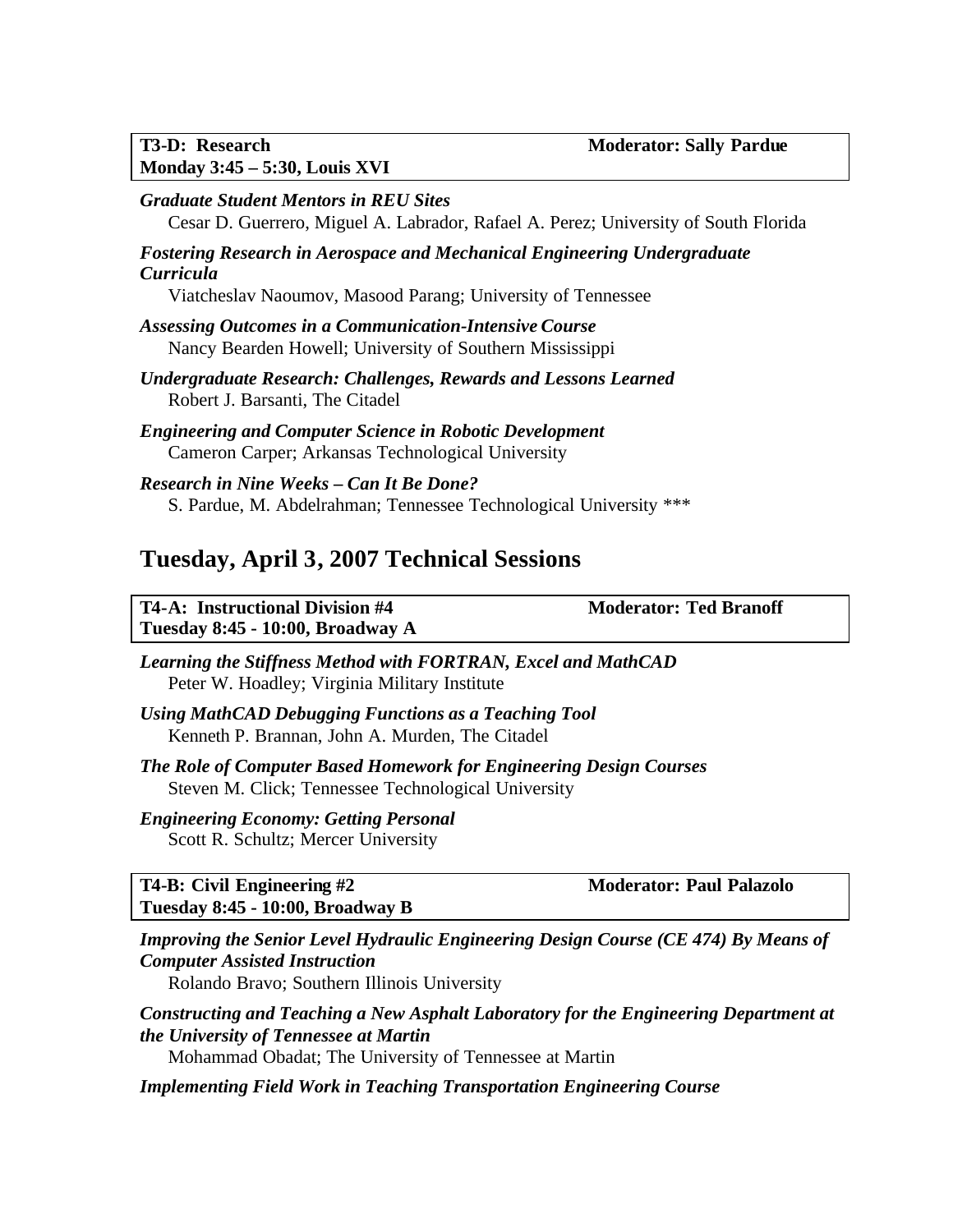Mohammad Obadat; The University of Tennessee at Martin

#### *A Use of HEC-RAS as Instructional Tool*

Gregory H. Nail; The University of Tennessee at Martin

#### **T4-C: Chemical Engineering & Administrative Moderator: Adrienne Minerick Tuesday 8:45 - 10:00, Broadway C**

#### *Visualization and Computational Techniques for Teaching Polymer Chemistry to Engineering Undergraduates*

C.L. Aronson, J.A. Charbonneau, D. Knack, R.L. Aiken, M.S. Parker, T.D. Rau, E.M. McDermott, D.P. Eddy, L.D. Aronson / M.T. Higgins, and J. Gurst; Kettering University / University of West Florida \*\*\*

## *An Online Community for Chemical Engineering Educators*

David L. Silverstein; University of Kentucky \*\*\*

*A Micro-Macro Transportation Sequence for the ChE Curriculum: Role of Up - Scaling*

Pedro E. Arce, J.J. Biernacki, V. Subramanian and I. Carpen; Tennessee Tech University

#### *Fuzzy Synthetic Evaluation of Engineering Institutions: A Consensus Driven Democratic Approach*

Rajeev Kumar Upadhyay / S.K. Gaur / V.P. Agrawal / K.C. Arora; Anand Engineering College / Dayalbagh Educational Institute / B.I.T.S. Pilani Goa Campus / M.I.T.S

**T4-D:** Software Engineering **Moderator: Nabil Yousif Tuesday 8:45 - 10:00, Louis XVI**

*Online, Pre-Instructional Questioning Strategies: Do Formative Evaluations Correlate to End-of-Course Summative Evaluations in Engineering Graphics Courses?* Ted J. Branoff

*Unifying the Code-base for a Client-Server E-Government Application* Vinitha Muraleedharan, Andrew Strelzoff, Tim Rehner, Ray Seyfarth; University of Southern Mississippi

### *Model-Based Software Design Practice*

Barbara Bernal Thomas; Southern Polytechnic University

#### *Understanding Open Source Software*

B. Wayne Walters; University of Southern Mississippi

**T4-E: Computer Engineering & Technology #2 Moderator:Barbara B. Thomas Tuesday 8:45 - 10:00, Louis XVI**

#### *First Year Experience as a New BEST Hub* John W. Pettit, Lipscomb University

- *Comparison of Upwind and Central Schemes for Optical Flow Velocity Estimation* Beddhu Murali, University of Southern Mississippi \*\*\*\*
- *Alternative Web-Programming Frameworks for the Classroom*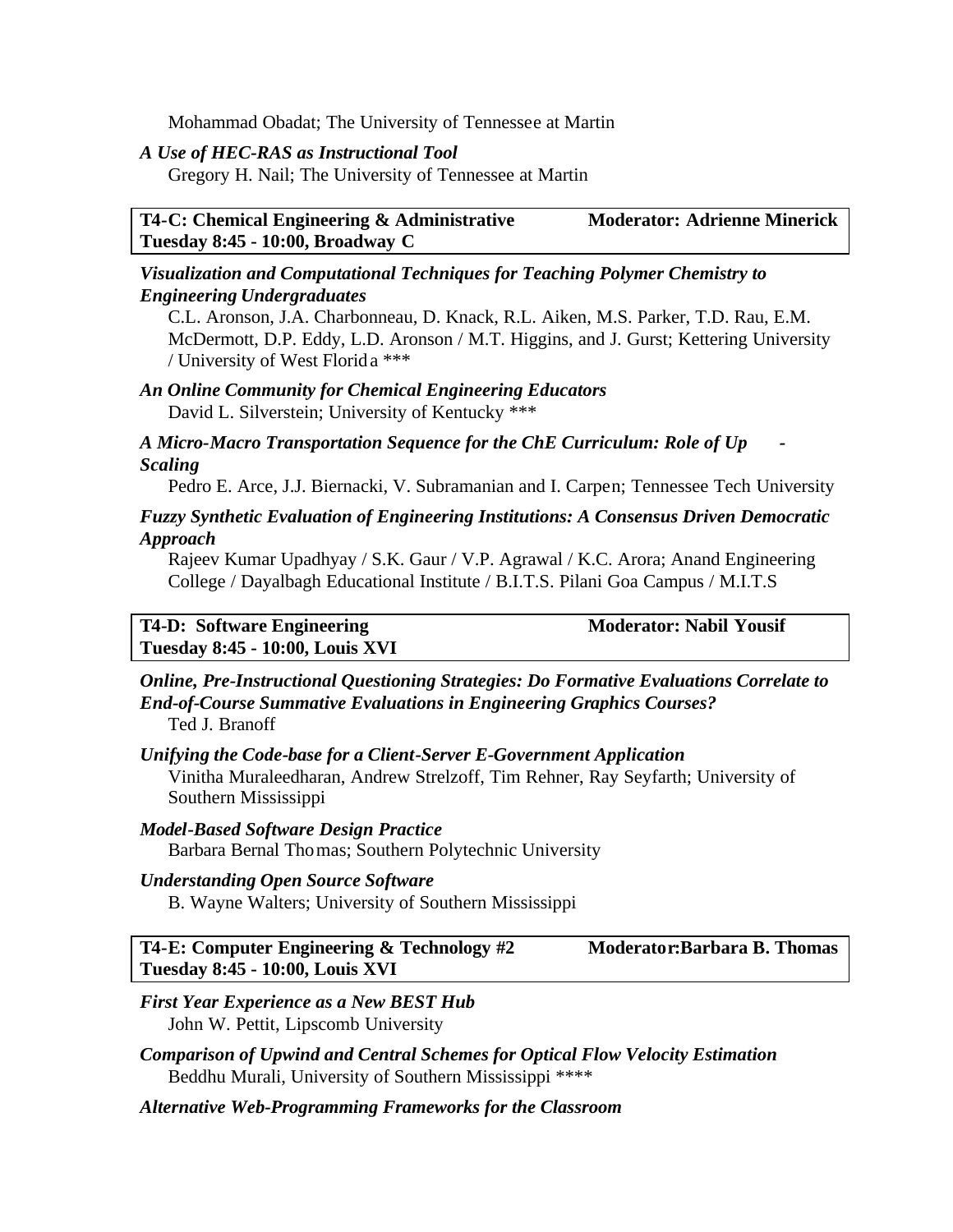Gary Johnsey, University of Southern Mississippi

#### *Improving Student Preparation for Study of STEM Disciplines SPIN Information Night Programs*

Thomas Brachman, Dale Elifrits; Northern Kentucky University \*\*\*

#### **T5-A: Instructional Division #5 Moderator: Leigh S. McCue Tuesday 10:15 - 12:00, Broadway A**

*Incorporating Technology into the Traditional Engineering Mechanics Lecture* Douglas R. Carroll, Hong Sheng; University of Missouri-Rolla

- *Interpreting Student-Constructed Study Guides* S. Swaminathan, D.P. Visco, H. Anthony, L. Zagumny; Tennessee Technological University **\*\*\***
- *Development of Interdisciplinary Curricula and Labs in EET/MET/CET* Peter L. Romine, Julius Jow, and Kyle Rose; Alabama A&M University
- *Intelligent Web-Based Grading of Multi-Step Problems* Mel Maron; University of Louisville \*\*\*
- *Knowledge Assessment using Online Quizzes* Terry Weigel, University of Louisville \*\*\*

### *Virtual Reality Environments and Authoring Tool for Web Based Training and Education*

Tulio Sulbaran, Justin Nosser; University of Southern Mississippi

**T5-B: Computer Engineering & Technology #3 Moderator: Tuesday 10:15 - 12:00, Broadway B**

*Using the Moodle Course Management System to Manage Accreditation Tasks* Ray Seyfarth, University of Southern Mississippi

#### *SWORD, an Information Server for Juvenile Justice* Daniel Bond, Andrew Sterlzoff, Tim Rehner, Ray Seyfarth; University of Southern Mississippi

*Networking Students Come to the Aid of Hurricane Victims* Wayne Walters; University of Southern Mississippi \*\*\*

#### *Developing a Graphical User Interface to Improve Learning of Stochastic Theory in Hydrosciences in the Classroom*

Faisal Hossain, David Huddleston, Jonathan Schwenk; Tennessee Technological University

| T5-C: Professional Skills #2      | <b>Moderator:</b> |
|-----------------------------------|-------------------|
| Tuesday 10:15 - 12:00, Broadway C |                   |

*Practical English: A Technical Communication Course Developed for Kyungpook National University Based on a Technical Writing Course in Mississippi State University's Bagley College of Engineering*